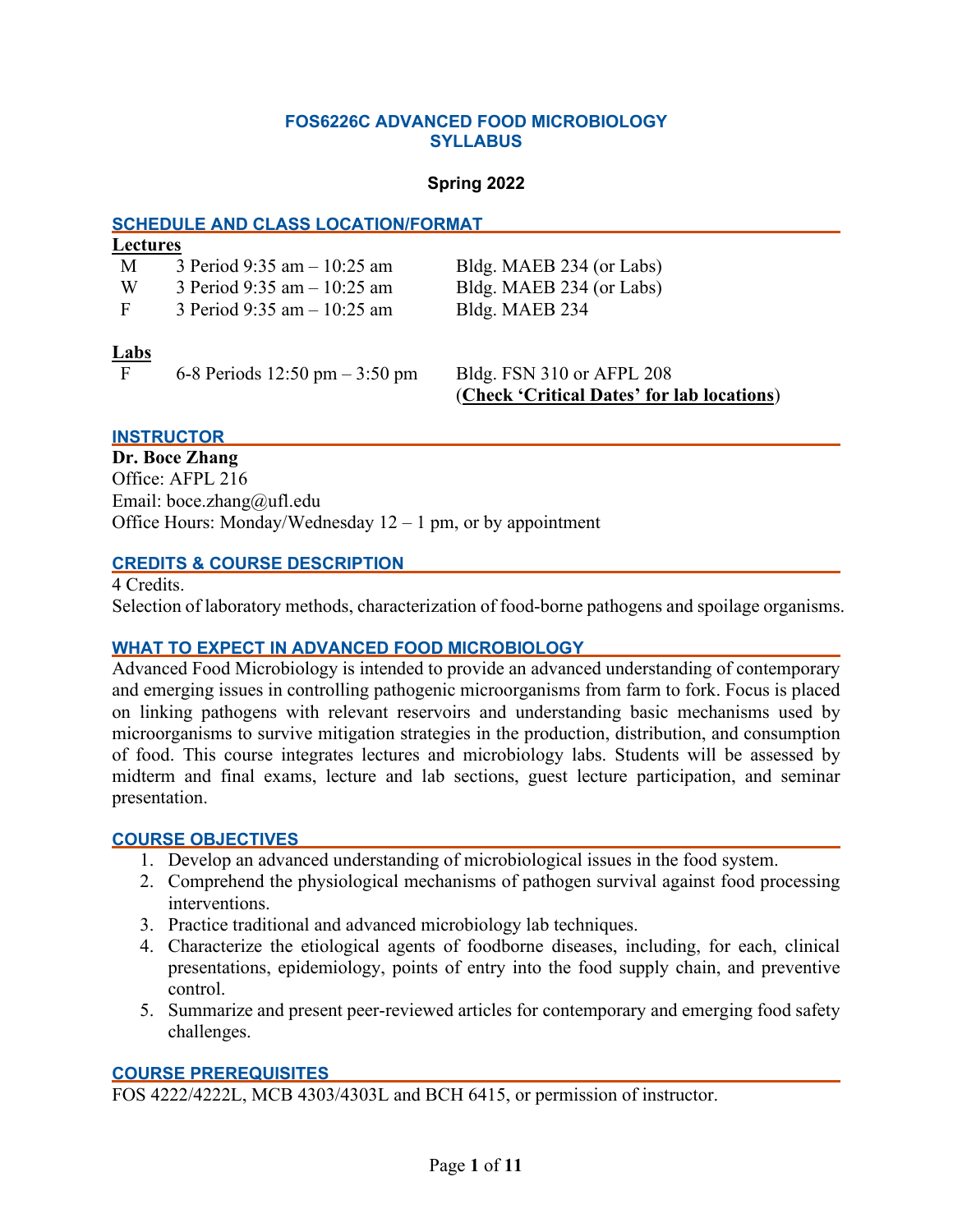## **RELEVANT COURSES**

FOS4202/5205 Food Safety and Sanitation FOS4222/4222L/5225C Food Microbiology FOS4223/6224 Food and Environmental Virology FOS6936 Topics in Food Science: Food Toxicology BSC4434C Introduction to Bioinformatics

### **TEXTBOOK AND COURSE MATERIALS (REQUIRED)**

### **1) Textbook**

Doyle, Michael. Buchanan, Robert (2012). Food Microbiology - Fundamentals and Frontiers (4th Edition). American Society for Microbiology: [https://app.knovel.com/web/toc.v/cid:kpFMFFE001/viewerType:toc//root\\_slug:food](https://app.knovel.com/web/toc.v/cid:kpFMFFE001/viewerType:toc/root_slug:food-microbiology-fundamentals)[microbiology-fundamentals](https://app.knovel.com/web/toc.v/cid:kpFMFFE001/viewerType:toc/root_slug:food-microbiology-fundamentals) Full text is available free of charge to the UF students through Knovel.com (use your UF email address to sign up).

### **2) Lab materials**

a) Lab manual (required): Title: Advanced Food Microbiology Lab Manual Instructor(s): IFAS FSHN Publisher: McGraw-Hill Available at the bookstore:<https://www.bkstr.com/floridastore/home>

b) Bioinformatic resource center (required):

Access to Pathosystems Resource Integration Center (PATRIC) is free of charge on: <https://www.patricbrc.org/>

### **3) Other materials**

*Optional Reading:*

- Optional Textbook: Food Safety Theory and Practice Author: Paul L. Knechtges
- Optional Textbook: National Environmental Health Association Professional Food Manager Training Guide (3rd Edition)
- Risk Mitigation Programs in Food Systems <https://www.fsis.usda.gov/wps/portal/fsis/topics/regulatory-compliance/haccp> <https://www.fda.gov/Food/GuidanceRegulation/HACCP/> <https://www.ams.usda.gov/services/auditing/gap-ghp> <http://www.fao.org/prods/gap/> <https://www.fda.gov/food/guidanceregulation/cgmp/>
- Food Safety Modernization Act (FSMA) <https://www.fda.gov/Food/GuidanceRegulation/FSMA/ucm253380.htm>
- Food and Drug Administration FDA Federal Food Code 1999 [http://www.fda.gov/Food/GuidanceRegulation/RetailFoodProtection/FoodCode/ucm2018](http://www.fda.gov/Food/GuidanceRegulation/RetailFoodProtection/FoodCode/ucm2018345.htm) [345.htm](http://www.fda.gov/Food/GuidanceRegulation/RetailFoodProtection/FoodCode/ucm2018345.htm)

# *Optional Software:*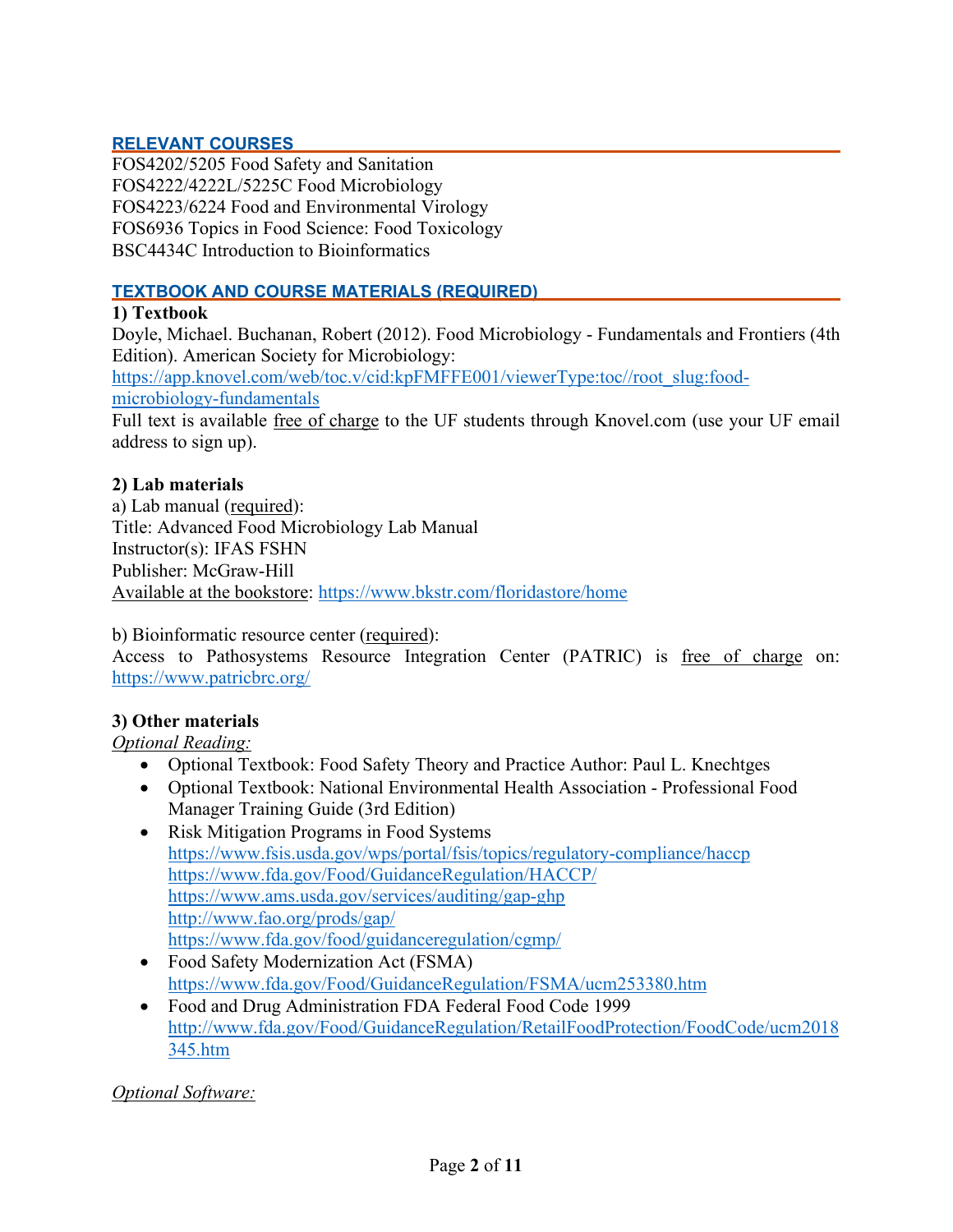- USDA Pathogen Modeling Program (PMP):<https://pmp.errc.ars.usda.gov/default.aspx>
- <http://ars.usda.gov/Services/docs.htm?docid=11550>
- <http://www.ifr.ac.uk/MicroFit/>
- <http://www.combase.cc/>
- [http://www.icmsf.iit.edu/main/software\\_downloads.html](http://www.icmsf.iit.edu/main/software_downloads.html)

## **COURSE ANNOUNCEMENTS**

All lecture slides will be posted on Canvas prior to the class. All announcements will be made through Canvas (make sure to turn on the notifications in Canvas, available under your profile). It is the student's responsibility to check the announcement. Students can reach out to the instructor and TAs via email.

### **COURSE EVALUATIONS**

Students are expected to provide professional and respectful feedback on the quality of instruction in this course by completing course evaluations online via GatorEvals. Guidance on how to give feedback in a professional and respectful manner is available at [https://gatorevals.aa.ufl.edu/students/.](https://gatorevals.aa.ufl.edu/students/) Students will be notified when the evaluation period opens and can complete evaluations through the email they receive from GatorEvals, in their Canvas course menu under GatorEvals, or via [https://ufl.bluera.com/ufl/.](https://ufl.bluera.com/ufl/) Summaries of course evaluation results are available to students at [https://gatorevals.aa.ufl.edu/public-results/.](https://gatorevals.aa.ufl.edu/public-results/)

### **TESTS AND GRADING**

- **Exams**: There will be two mid-term exams and one final.
- Labs: There are 7 labs (5 lab reports).
- **Discussion/journal club**: Each student is required to lead 1 journal club discussion (see instructions below).
- **Presentation:** Each student will summarize and present peer-reviewed articles for a contemporary or emerging food safety topic.

| <b>Activities</b>          | Grade percentage               |
|----------------------------|--------------------------------|
| Lab reports                | $30\%$ (5% each of the 6 labs) |
| Presentation               | 10%                            |
| Participation (discussion) | 10%                            |
| Mid-term exams             | 30% (15% each)                 |
| Final Exam (cumulative)    | 20%                            |

# **FOS6226C Final grade** (see below) You cannot drop a test.

Grading Scale: A (93 to 100), A- (90 to <93), B+ (87 to <90), B (83 to <87), B- (80 to <83), C+ (77 to <80), C (73 to <77), C- (70 to <73), D+ (67 to <70), D (63 to <67), D- (60 to <63), E (0 to  $<60$ ).

# **COURSE POLICIES**

• Attendance is required. Please refrain from checking or sending e-mails, texts, etc during class or lab sessions. Students are expected to participate in class discussions. Makeup exams will only be given with the permission of the instructor if adequate notice and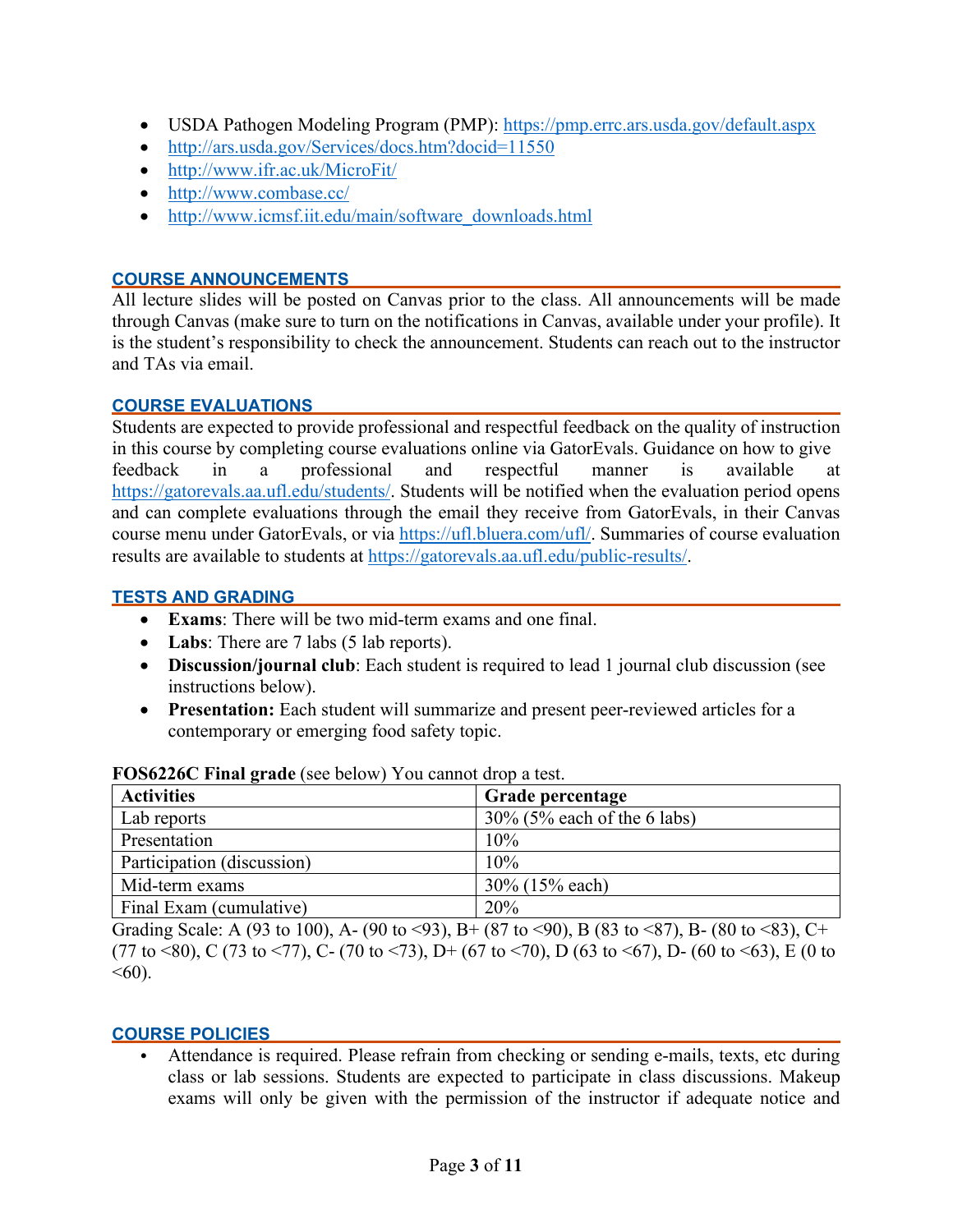documentation (such as doctor's note) is provided in advance. A 10% pt penalty per day will be assigned for late assignments or reports turned in within two days after the due date. No submission will be accepted after two days past the due date.

- There are no make-up labs available. Missing one lab session will result in a 50% pt penalty from the lab report grade of the lab missed, unless due to excuses compliant with university policies.
- Requirements for make-up exams, assignments, and other work in this course are consistent with university policies that can be found at <https://catalog.ufl.edu/UGRD/academic-regulations/attendance-policies/>

# **LAB SAFETY GUIDELINES**

All students are required to read the Lab Safety Guidelines in this syllabus. You are required to watch an instructional video highlighting the importance of biosafety and be familiar with the University's Exposure Control policy, Chemical Hygiene Manual, and Accident Report Manual. In addition, you will need to complete a Blood borne Pathogen consent form and the microscope agreement form.

- 1. Students must follow Standard Microbiological Practices and Universal Precautions. Detailed instructions of these laboratory safety rules and procedures shall be provided to the student by the instructor.
- 2. Lab Cleaning and Sanitation. Surfaces must be cleaned after each lab session. Students will use the 10% bleach for bench surfaces and supply drawer handles (at their benches)-this should be done before the lab begins and when it finishes. Also clean your writing utensils before leaving the lab.
- 3. The laboratory dress policy is strict and required for personal safety. Proper dress is required and includes long pants covering legs and ankles, tops covering chest and torso, socks and shoes covering feet and toes. Students will not be permitted to participate in lab if they wear the following: shorts, skirts, capris, slippers, sandals, slip-ons, and any opentoed footwear.
- 4. Personal protective equipment (PPE) consists of a lab coat, mask, and disposable gloves. Students must wear PPE at all times while in the lab. Do NOT share your PPE with others.
- 5. If the fire alarm sounds or an order is issued for emergency evacuation students shall follow the emergency exit plan and directions outlined by the instructor.
- 6. Failure to comply with these Lab Safety Guidelines shall result in immediate dismissal from the lab classroom and a zero grade.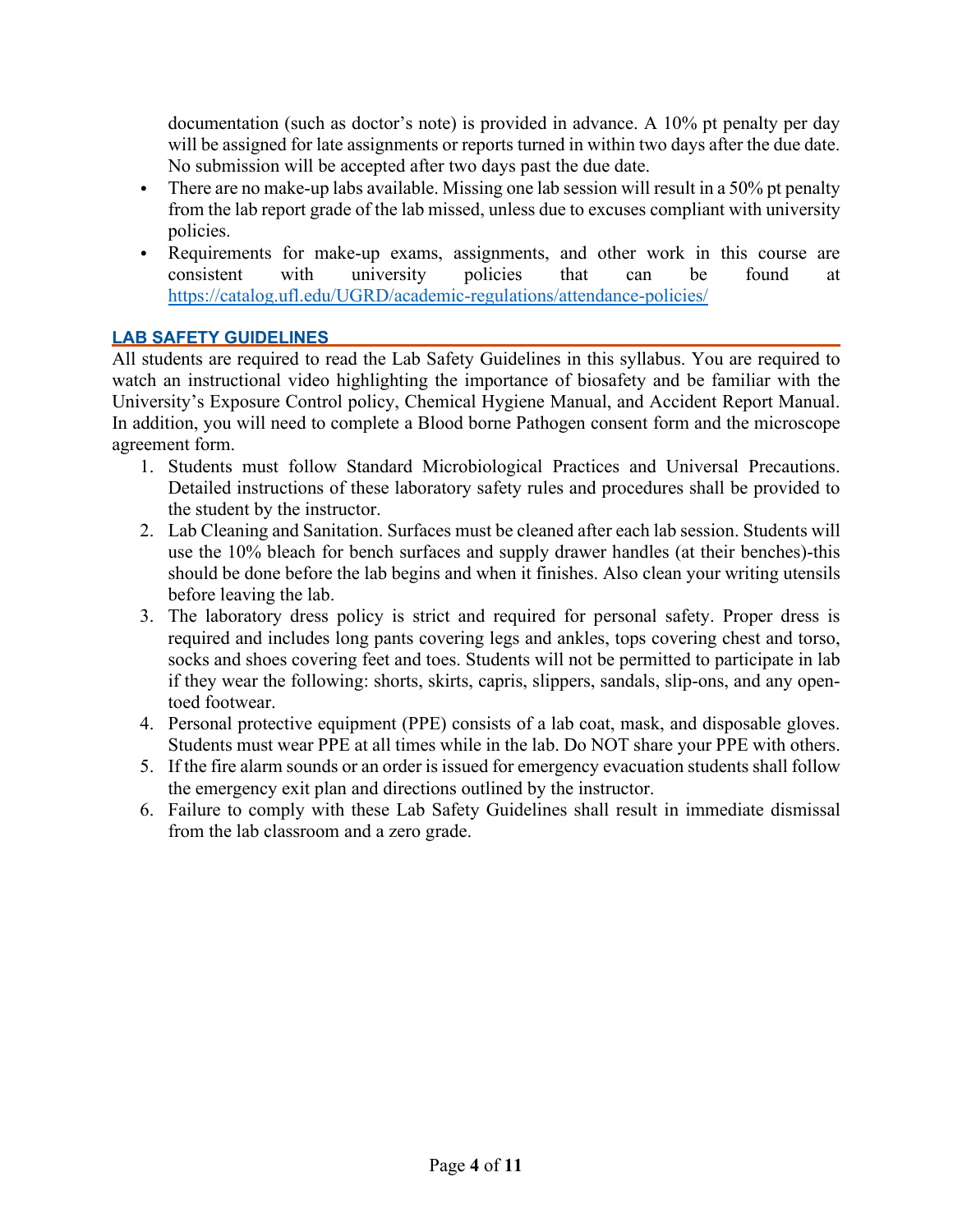# **DISCUSSION/JOURNAL CLUB GUIDELINES**

Each student will be required to select ONE high-quality & high-impact publication to give a brief 15-minute overview, followed by critiques, questions, or discussions. This is a practice for critical thinking and scientific philosophy & methodology.

- 1) The paper should be relevant to food microbiology or microbiology (in general). In addition, the paper needs to include at least one of the following areas: DNA/RNA biology, bioinformatics, artificial intelligence, or astromicrobiology.
- 2) The publication must be peer-reviewed article within the past 5 years. It is highly recommended to select from top-tier journal that are high-quality and high-impact.
- 3) The article MUST be an original research article. Review articles are NOT allowed.
- 4) The selected article must be shared with the whole class at least ONE week before the discussion date.
- 5) The lead will give a 15-minute overview of the paper, include:
	- a. High-level overview of the research question that this paper is trying to address
	- b. Background, Introduction, Rationale/Objectives, Methods, Results, Conclusions. (Tips are available on Canvas)
- 6) All students are required to read the selected article before the discussion. Be prepared with questions.

# **PRESENTATION GUIDELINES**

Each student will be required to select one of the topics below to conduct a literature review, using the state-of-the-art literature. Only use peer reviewed journal articles that were published within the past 5 years.

# *Topics include:*

- 1) Antimicrobial resistance in food system epidemiology and mitigation strategies
- 2) Microbiology opportunities and challenges in space food programs
- 3) Microbiome and food safety
- 4) Omics and emerging food microbiology platforms
- 5) Artificial intelligence in microbiology (including food microbiology, but can expand the discussions to general microbiology)

# *Framework of the presentation should include, but not limited to:*

- 1) Problems and challenges facing our society
- 2) What solutions have been explored
- 3) Summary of latest scientific evidence
- 4) Critical assessment of the literatures identify drawbacks & propose next steps

Presentation will be assessed by the instructor, TA(s), and peer students. Check "Grading Rubrics for Presentation" on how presentations are assessed.

# **Grading Rubrics for Presentation**

Name: \_\_\_\_\_\_\_\_\_\_\_\_\_\_\_\_\_\_\_\_\_\_\_\_\_\_\_\_\_\_\_\_\_\_\_\_\_\_\_\_\_\_\_\_\_\_\_\_\_\_\_  $\text{Topic:}\quad \textcolor{red}{\overbrace{\text{Topic:}\text{purple:}}}$ 

| 3 pts. (A level)<br><b>Categories</b> | 2 pts. (B level) | 1-0 pt. $(C-D$ level) |
|---------------------------------------|------------------|-----------------------|
|---------------------------------------|------------------|-----------------------|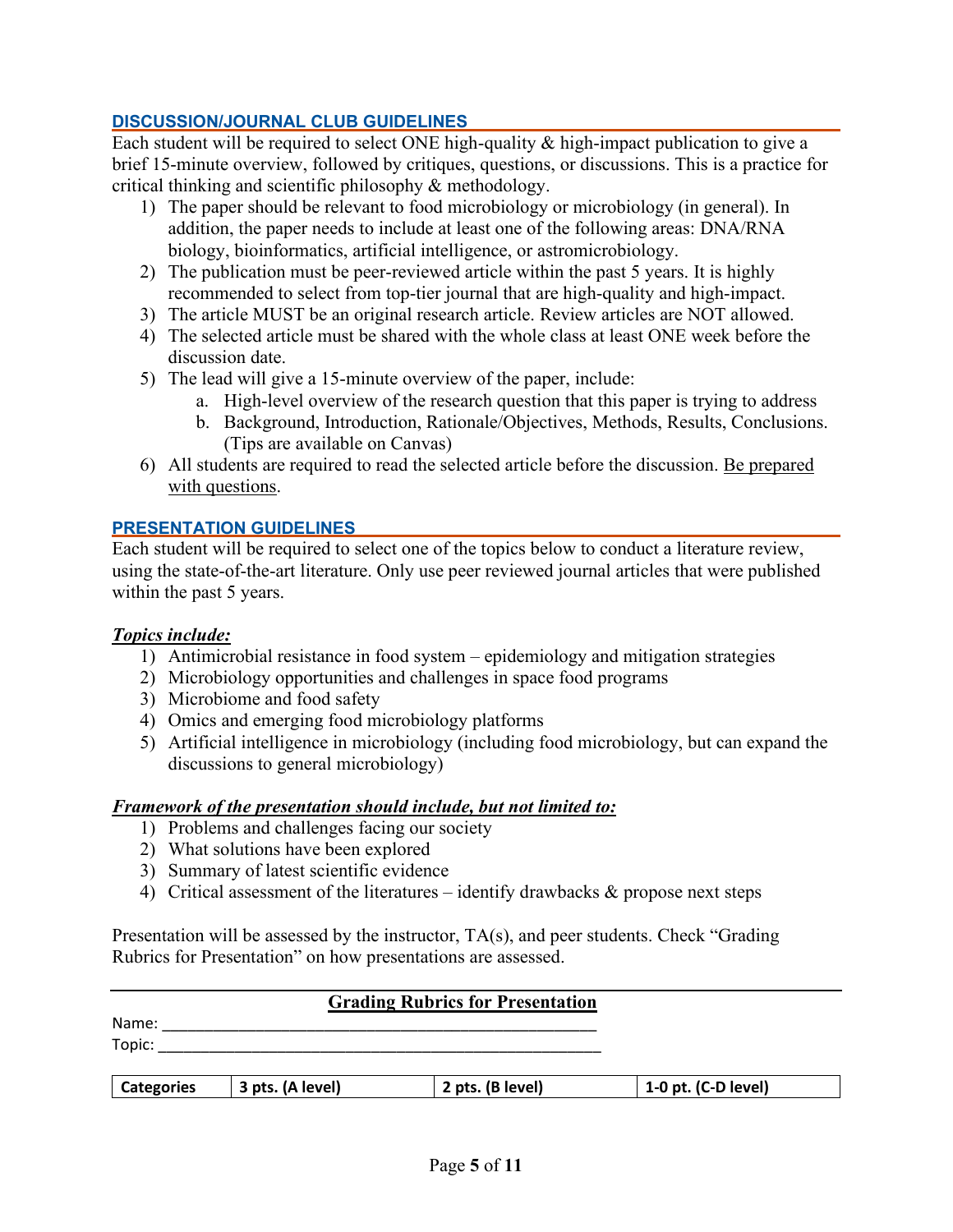| <b>Identifies and</b> | Identifies not only the   | Identifies the main        | Does not identify and        |
|-----------------------|---------------------------|----------------------------|------------------------------|
| summarizes            | basics of the issue, but  | problem and subsidiary,    | summarize the problem, is    |
| problem at            | recognizes nuances of the | embedded, or implicit      | confused or identifies a     |
| issue                 | issue                     | aspect of the problem      | different or in appropriate  |
|                       |                           |                            | problem                      |
| Personal              | Draws support from        | Identifies, appropriately, | Addresses a signal source    |
| perspective           | experience and            | one's own position on the  | or view of the argument      |
| and position          | information not available | issue                      | and fails to clarify         |
|                       | from assigned sources     |                            | presented position           |
|                       |                           |                            | relative to the one's own    |
| <b>Quality of</b>     | Observes cause and effect | Examines the evidence      | Merely repeat information    |
| evidence              | and addresses existing or | and source of the          | provided, taking it as truth |
|                       | potential consequences.   | evidence, questions its    | or denies evidence           |
|                       | Clearly distinguishes     | accuracy, precision,       | without adequate             |
|                       | between fact, opinion,    | evidence, and              | justification                |
|                       | and acknowledges value    | completeness               |                              |
|                       | judgments                 |                            |                              |
| <b>Completeness</b>   | A background of the topic | A background of the topic  | No, or minimal attempt       |
|                       | and target audience is    | and target audience is     | made                         |
|                       | very clearly outlined and | somewhat outlined.         |                              |
|                       | organized.                |                            |                              |
| <b>Critical</b>       | Identifies and questions  | Identifies some of the key | Does not surface the         |
| thinking &            | the validity of the key   | assumptions and issues     | assumptions and              |
| creativity            | assumptions and           |                            | fundamental questions        |
|                       | addresses the             |                            | that underlie the issue      |
|                       | fundamental dimensions    |                            |                              |
|                       | that underlie the issue   |                            |                              |
| Crodo:<br>/ 1 E       |                           |                            |                              |

Grade:\_\_*\_\_\_/* 15

# **COVID-RELATED PRACTICES**

- In-person attendance requires COVID "clearance" status. Any violation will result in dismissal from the class and report to the Dean.
- No student will be allowed in the classroom unless they are signed up for the in-person section and have been cleared for attendance.'

In response to COVID-19, the following policies and requirements are in place to maintain your learning environment and to enhance the safety of our in-classroom interactions.

- You are expected to wear approved face coverings at all times during class and within buildings. Following and enforcing these policies and requirements are all of our responsibility. Failure to do so will lead to a report to the Office of Student Conduct and Conflict Resolution.
- This course has been assigned a physical classroom with enough capacity to maintain physical distancing (6 feet between individuals) requirements. Please utilize designated seats and maintain appropriate spacing between students. Please do not move desks or stations.
- Sanitizing supplies are available in the classroom if you wish to wipe down your desks prior to sitting down and at the end of the class.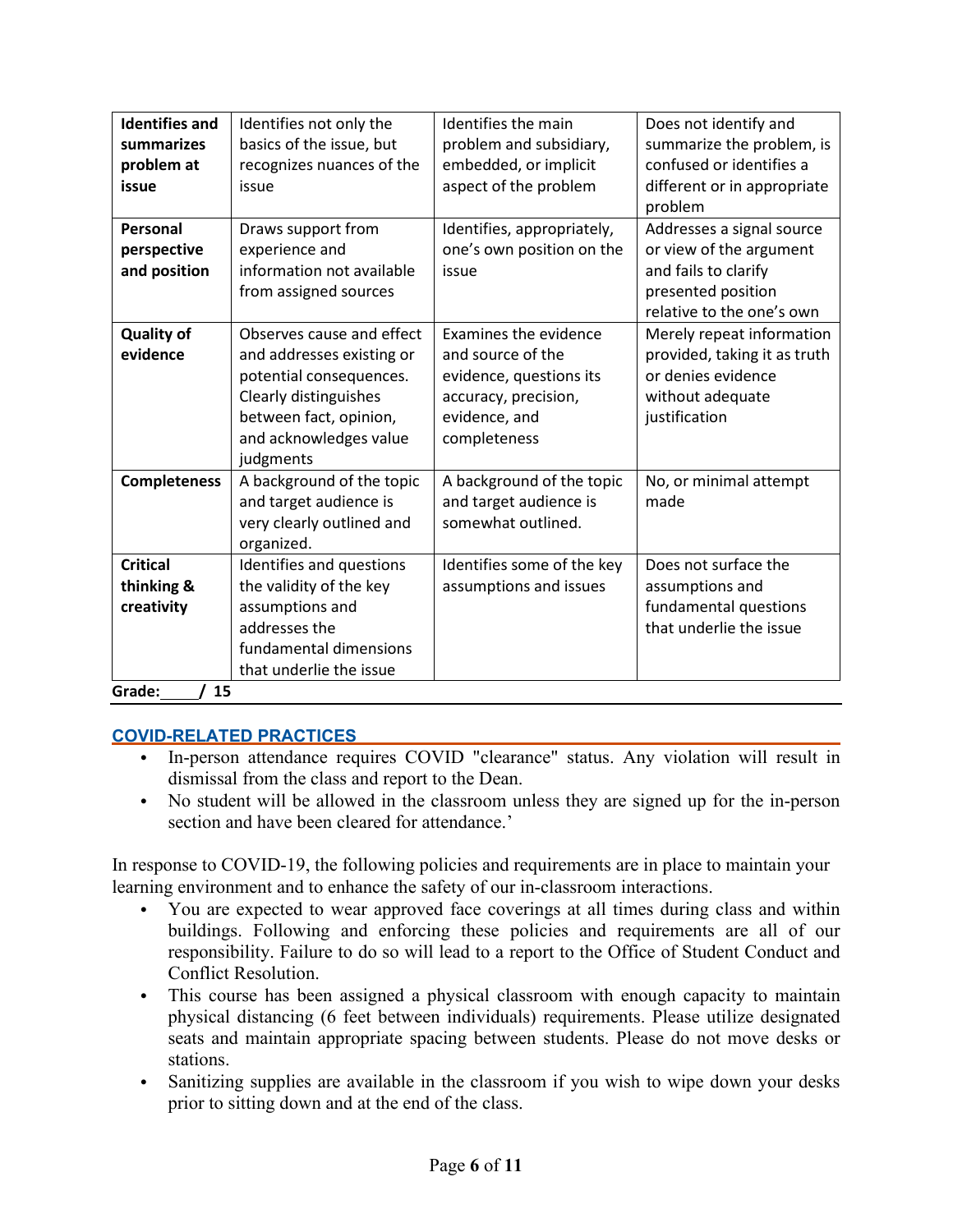- Follow your instructor's guidance on how to enter and exit the classroom. Practice physical distancing to the extent possible when entering and exiting the classroom.
- If you are experiencing COVID-19 symptoms (guidance from the CDC on symptoms of coronavirus.), please use the UF Health screening system and follow the instructions on whether you are able to attend class. Find more information in the UF Health guidance on what to do if you have been exposed to or are experiencing Covid-19 symptoms.
- Course materials will be provided to you with an excused absence, and you will be given a reasonable amount of time to make up work. Find more information in the university attendance policies.

# **MINIMUM TECHNICAL SKILLS/REQUIREMENTS**

To complete your tasks in this course, you will need a basic understanding of how to operate a computer, how to use Zoom, how to use iClicker, and how to use word processing software. The University of Florida expects students entering an online program to acquire computer hardware and software appropriate to his or her degree program. Most computers are capable of meeting the following general requirements. A student's computer configuration should include:

- Webcam; Microphone; Speakers or headphones; Broadband connection to the Internet and related equipment (Cable/DSL modem).
- Your instructor might request that you obtain the iClicker Cloud (free for students) to respond to polls and in-class quizzes.
- Microsoft Office Suite installed (provided by the university).

Individual colleges may have additional requirements or recommendations, which students should review prior to the start of their program.

# **ACADEMIC HONESTY**

As a student at the University of Florida, you have committed yourself to uphold the Honor Code, which includes the following pledge: "*We, the members of the University of Florida community, pledge to hold ourselves and our peers to the highest standards of honesty and integrity*." You are expected to exhibit behavior consistent with this commitment to the UF academic community, and on all work submitted for credit at the University of Florida, the following pledge is either required or implied: "*On my honor, I have neither given nor received unauthorized aid in doing this assignment*."

It is assumed that you will complete all work independently in each course unless the instructor provides explicit permission for you to collaborate on course tasks (e.g. assignments, papers, quizzes, exams). Furthermore, as part of your obligation to uphold the Honor Code, you should report any condition that facilitates academic misconduct to appropriate personnel. It is your individual responsibility to know and comply with all university policies and procedures regarding academic integrity and the Student Honor Code. Violations of the Honor Code at the University of Florida will not be tolerated. Violations will be reported to the Dean of Students Office for consideration of disciplinary action. For more information regarding the Student Honor Code, please see: [http://www.dso.ufl.edu/sccr/process/student-conduct-honor-code.](http://www.dso.ufl.edu/sccr/process/student-conduct-honor-code)

### **NETIQUETTE AND COMMUNICATION COURTESY**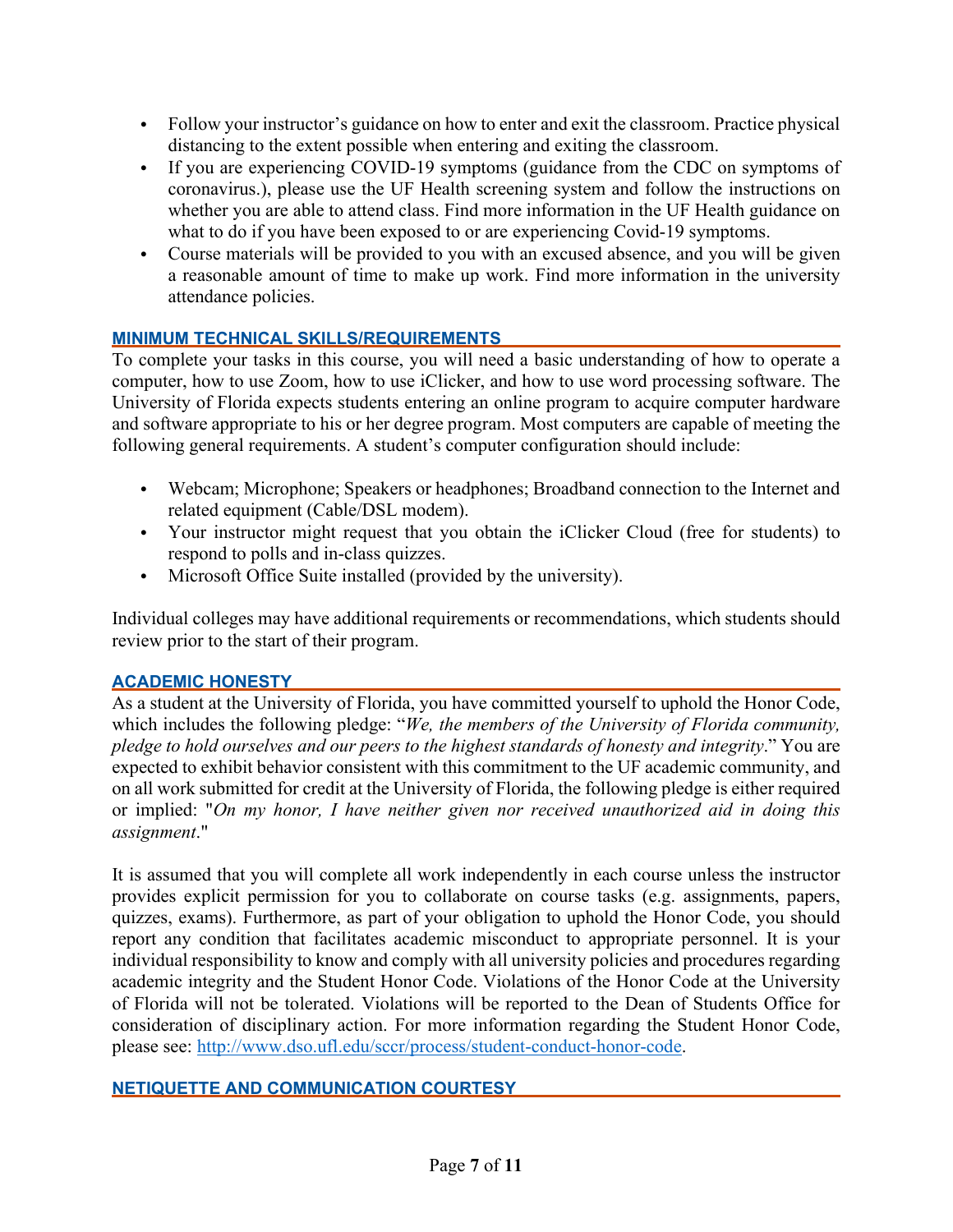All members of the class are expected to follow rules of common courtesy during, before, and after class, in all email messages, threaded discussions, and chats.

### **SOFTWARE USE**

All faculty, staff and students of the university are required and expected to obey the laws and legal agreements governing software use. Failure to do so can lead to monetary damages and/or criminal penalties for the individual violator. Because such violations are also against university policies and rules, disciplinary action will be taken as appropriate.

### **SERVICES FOR STUDENTS WITH DISABILITIES**

The Disability Resource Center coordinates the needed accommodations of students with disabilities. This includes registering disabilities, recommending academic accommodations within the classroom, accessing special adaptive computer equipment, providing interpretation services and mediating faculty-student disability related issues. Students requesting classroom accommodation must first register with the Dean of Students Office. The Dean of Students Office will provide documentation to the student who must then provide this documentation to the Instructor when requesting accommodation

0001 Reid Hall, 352-392-8565, https://disability.ufl.edu/

### **GETTING HELP**

## *Technical Difficulties:*

For issues with technical difficulties for Canvas, please contact the UF Help Desk at:

- [http://helpdesk.ufl.edu](http://helpdesk.ufl.edu/)
- (352) 392-HELP (4357)
- Walk-in: HUB 132

Any requests for make-ups due to technical issues should be accompanied by the ticket number received from the Help Desk when the problem was reported to them. The ticket number will document the time and date of the problem. You should e-mail your instructor within 24 hours of the technical difficulty if you wish to request a make-up.

### **CAMPUS HELPING RESOURCES**

Students experiencing crises or personal problems that interfere with their general well-being are encouraged to utilize the university's counseling resources. The Counseling & Wellness Center provides confidential counseling services at no cost for currently enrolled students. Resources are available on campus for students having personal problems or lacking clear career or academic goals, which interfere with their academic performance.

- University Counseling & Wellness Center, 3190 Radio Road, 352-392-1575, [www.counseling.ufl.edu/cwc/](http://www.counseling.ufl.edu/cwc/)
- Counseling Services, Groups and Workshops, Outreach and Consultation, Self-Help Library, Wellness Coaching
- U Matter We Care, [www.umatter.ufl.edu/](http://www.umatter.ufl.edu/)
- Career Resource Center, First Floor JWRU, 352-392-1601,<https://career.ufl.edu/>
- Student Success Initiative, [http://studentsuccess.ufl.edu](http://studentsuccess.ufl.edu/)
- Complaints: [https://www.dso.ufl.edu/documents/UF\\_Complaints\\_policy.pdf](https://www.dso.ufl.edu/documents/UF_Complaints_policy.pdf) & <https://sccr.dso.ufl.edu/policies/student-honor-code-studentconduct-code/>
- Online Course:<http://www.distance.ufl.edu/student-complaint-process>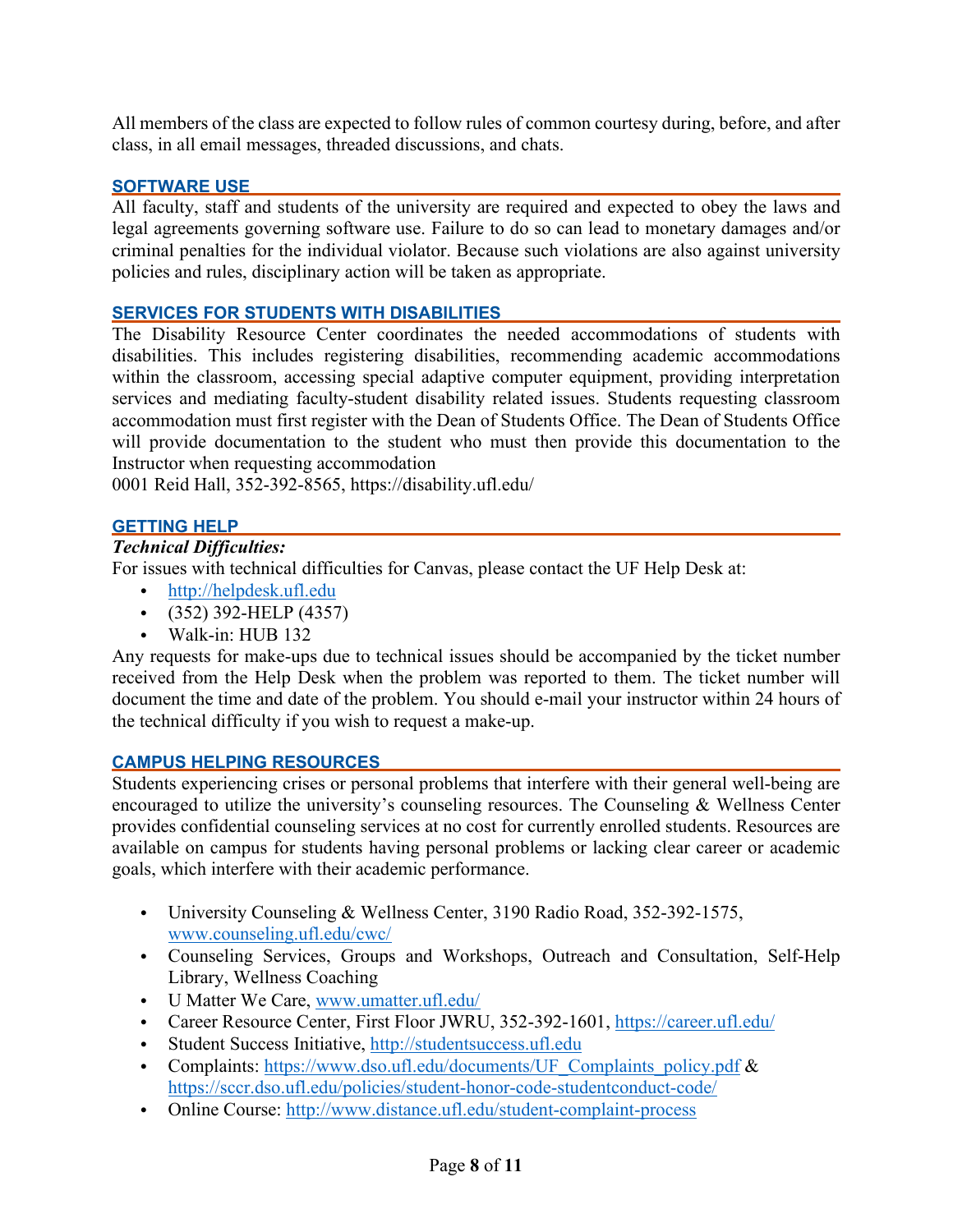- Library Support: Various ways to receive assistance with respect to using the libraries or finding resources. cms.uflib.ufl.edu/ask
- Teaching Center: 352-392-2010 General study skills and tutoring: teachingcenter.ufl.edu/
- Writing Studio: 352-846-1138. Help brainstorming, formatting, and writing papers: writing.ufl.edu/writing-studio/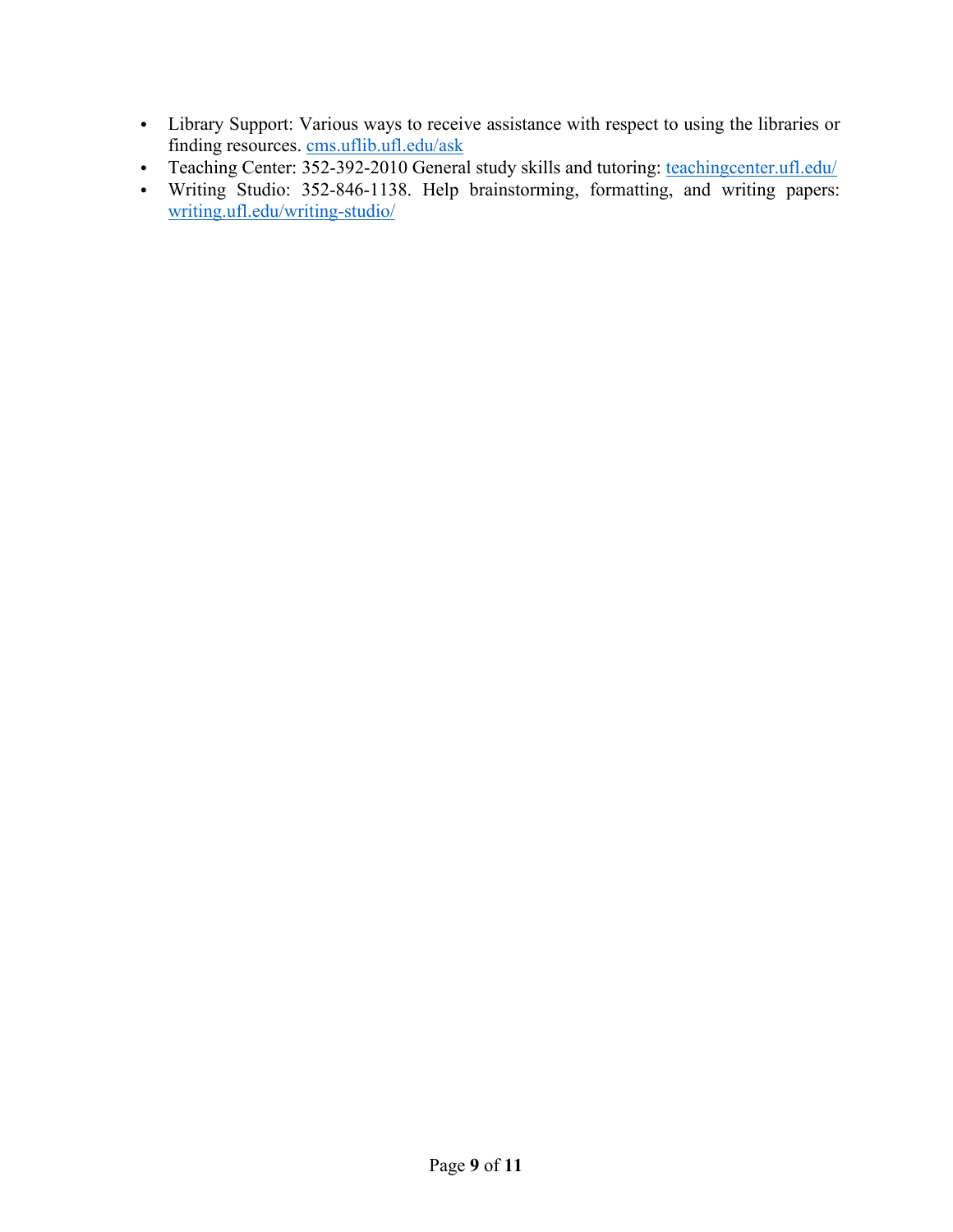| Week/Day         |        | <b>Topics</b>                                                        | <b>Notes</b>           |  |
|------------------|--------|----------------------------------------------------------------------|------------------------|--|
| Jan <sub>3</sub> | W<br>F | Syllabus & Introduction                                              |                        |  |
|                  |        | Microbiology overview - characteristics of bacterial growth          |                        |  |
|                  |        | Lab intro: General information and safety guidelines                 |                        |  |
|                  |        | Aseptic technique and microbiology lab overview                      |                        |  |
| Jan 10           | M      | Microbial growth: temperature and pH                                 |                        |  |
|                  | W      | Microbial growth: water activity, oxygen/redox potential, catabolite |                        |  |
|                  |        | repression, antimicrobials, biological structures, hurdle concepts   |                        |  |
|                  | F      | Topic discussion/Journal club                                        | Dr. Zhang lead         |  |
| Jan 17           | M      |                                                                      |                        |  |
|                  | W      | Detecting and Enumerating Bacteria                                   |                        |  |
|                  | F      | Lab 1: MPN & plate count - prelab & inoculation                      | MPN/Plate count        |  |
| Jan 24           | M      | Lab 1: Interpretation & lab report                                   | MPN/Plate count        |  |
|                  | W      | Impact of injury & viable but nonculturable (VBNC)                   |                        |  |
|                  | F      | Lab 2: VBNC lab - thermal/acid-induced injury                        | BHI/MacConkey          |  |
| <b>Jan 31</b>    | M      | Lab 2: Interpretation & lab report                                   | BHI/MacConkey          |  |
|                  | W      | Pathogen persistence - biofilm & sporulation                         |                        |  |
|                  | F      | Lab 3: Biofilm lab - pre-lab, CV, & quantification                   | Biofilm/CV/Plate count |  |
| Feb 7            | M      | Lab 3: Interpretation & lab report                                   | Biofilm/CV/Plate count |  |
|                  | W      | <b>Review - Midterm 1</b>                                            |                        |  |
|                  | F      | Midterm 1                                                            |                        |  |
| Feb 14           | M      | Microbial genetics & molecular technique                             |                        |  |
|                  | W      | Lab 4: PCR lab - DNA extraction                                      |                        |  |
|                  | F      | Lab 4: PCR and qPCR                                                  | PCR & qPCR             |  |
| Feb 21           | M      | Lab 4: Gel electrophoresis, interpretation & lab report              | Gel electrophoresis    |  |
|                  | W<br>F | Microbial control & antimicrobial resistance                         |                        |  |
|                  |        | Lab 5: AMR lab - prelab, MIC, & Kirby-Bauer inoculation              | MIC/Kirby-Bauer        |  |
| Feb 28           | M<br>W | Lab 5: Interpretation & lab report<br>Gram positive pathogens        | MIC/Kirby-Bauer        |  |
|                  | F      | Gram positive - spore-forming pathogens                              |                        |  |
| Mar 7            |        | <b>Spring Break</b>                                                  |                        |  |
| Mar 14           | M      | Gram negative pathogens                                              |                        |  |
|                  | W      | <b>Review - Midterm 2</b>                                            |                        |  |
|                  | F      | <b>Midterm 2</b>                                                     |                        |  |
| Mar 21           | M      | Topic discussion/Journal club                                        | Slot 1                 |  |
|                  | W      | Introduction of NGS and 3rd Gen. Sequencing                          |                        |  |
|                  |        | Topic discussion/Journal club                                        | Slot 2                 |  |
|                  | F      | Lab 6: NGS Lab - Core facility (no lab report due)                   | TBD                    |  |
| Mar 28           | M      | Genomics, transcriptomics, & meta-omics                              |                        |  |
|                  | W      | Guest lecture - 'In Vitro Immunodetection of Fish Allergens'         | Dr. Rao from FSU       |  |
|                  | F      | Machine learning & its food safety applications                      |                        |  |
| Apr 4            | M      | Topic discussion/Journal club                                        | Slot 3                 |  |
|                  | W      | Introduction of Bioinformatic analysis                               |                        |  |
|                  | F      | Lab 7: Bioinformatics lab - PATRIC                                   | <b>PATRIC</b> practice |  |
| Apr 11           | M      | Lab 7: Interpretation & lab report                                   |                        |  |
|                  | W      | Student seminar                                                      | GatorEval              |  |
|                  | F      | Student seminar                                                      | GatorEval              |  |
| Apr 18           | M      | Review - Final exam                                                  | GatorEval              |  |
|                  | W      | Final exam (cumulative)                                              | GatorEval              |  |

# **SCHEDULE (SUBJECT TO CHANGE)**